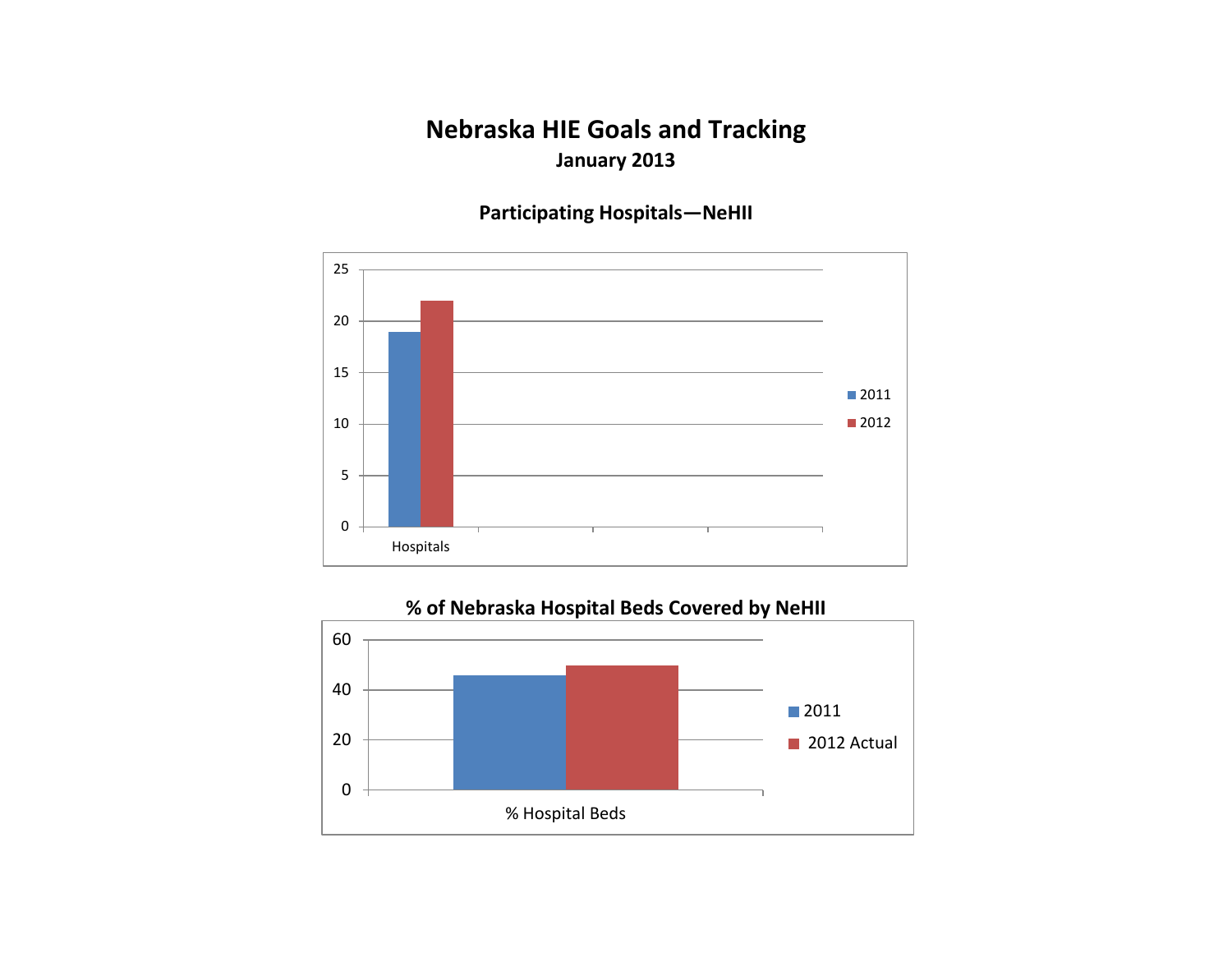

# **Nebraska HIE Users**

#### **Nebraska HIE Metrics**

| <b>Measure</b>                                                                                 | <b>Baseline 2011</b>                                                                                                                                                                                                                                                                                               | Target 2012       | Actual 2012                                                                                                                                                                                                                                                                                                                                         | Target 2013                                                                                                                                                              |
|------------------------------------------------------------------------------------------------|--------------------------------------------------------------------------------------------------------------------------------------------------------------------------------------------------------------------------------------------------------------------------------------------------------------------|-------------------|-----------------------------------------------------------------------------------------------------------------------------------------------------------------------------------------------------------------------------------------------------------------------------------------------------------------------------------------------------|--------------------------------------------------------------------------------------------------------------------------------------------------------------------------|
| Individual users enabled for<br>query-based exchange through<br><b>NeHII</b>                   | 1,922 total users                                                                                                                                                                                                                                                                                                  | 2,500 total users | 2,662 total users                                                                                                                                                                                                                                                                                                                                   | 3062                                                                                                                                                                     |
| Individual users enabled for<br>query-based exchange through<br>eBHIN                          | 259 providers with EPM/0 providers<br>on HIE                                                                                                                                                                                                                                                                       | 905 total users   | 217 individual HIE users from 11<br>organizations. Additionally, eBHIN<br>has 264 EHR users and 257 EPM<br>users                                                                                                                                                                                                                                    | 300 HIE users                                                                                                                                                            |
| <b>Acute Care Hospitals Actively</b><br>Participating in Query-Based<br>Exchange through NeHII | 17 hospitals (14 Nebraska and 3<br>lowa)<br><b>Participating Hospitals--NeHII</b><br>Bellevue Medical Center - Bellevue,<br><b>NE</b><br>Bergan Mercy Hospital - Omaha,<br><b>NE</b><br>Children's Hospital and Medical<br>Center - Omaha, NE<br><b>Great Plains Regional Medical</b><br>Center - North Platte, NE | 27 hospitals      | 22 hospitals<br><b>Participating Hospitals--NeHII</b><br><b>Bellevue Medical Center -</b><br>Bellevue, NE<br>Bergan Mercy Hospital - Omaha,<br><b>NE</b><br>Children's Hospital and Medical<br>Center - Omaha, NE<br><b>Creighton University Medical</b><br>Center - Omaha, NE<br><b>Great Plains Regional Medical</b><br>Center - North Platte, NE | 39<br>Dependent upon<br>implementation<br>progress of private<br><b>HIEs within Nebraska</b><br>health systems and<br><b>HITECH 90/10</b><br>matched funding<br>approval |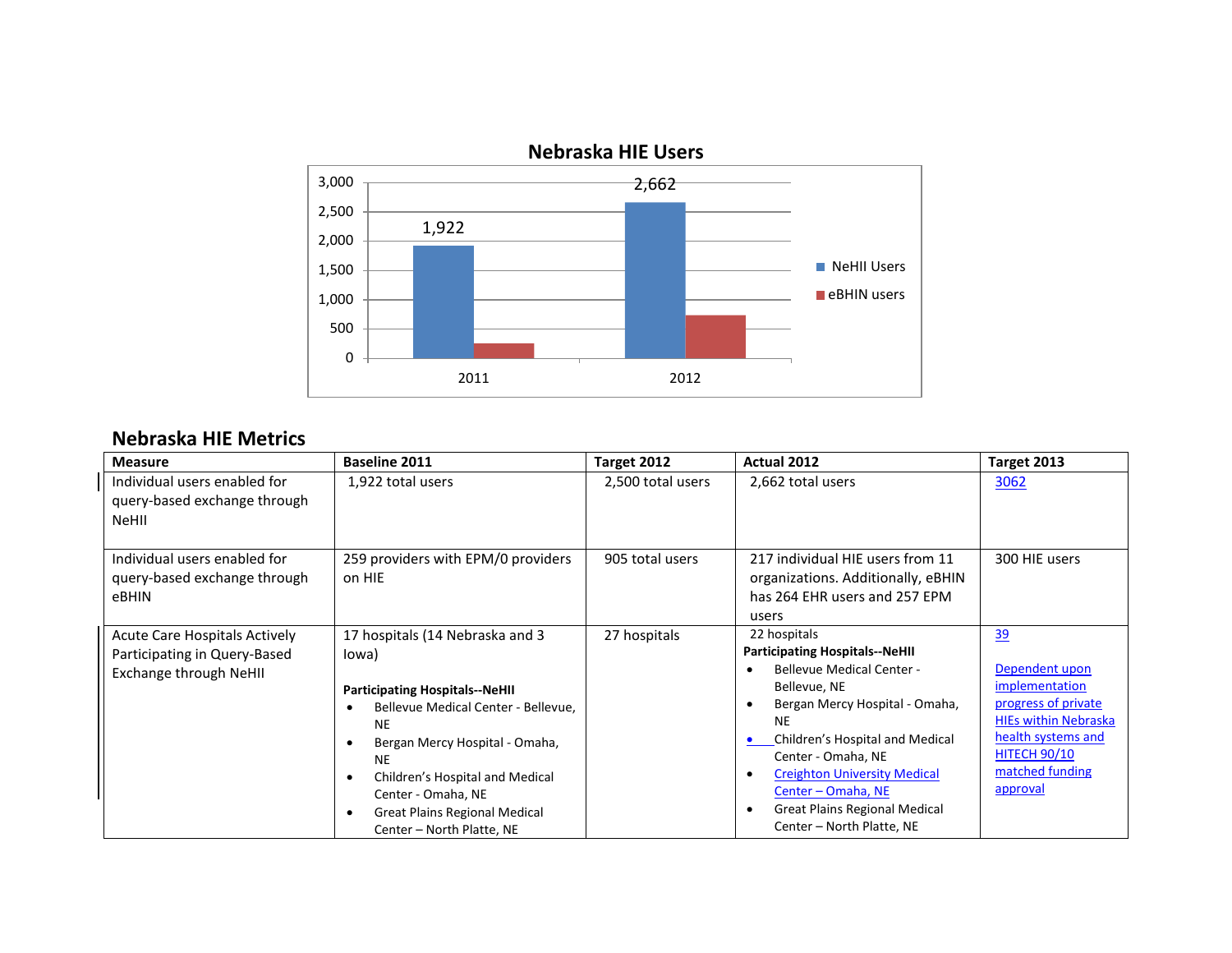|                                                                                       | Lakeside Hospital - Omaha, NE<br>$\bullet$<br>Immanuel Hospital - Omaha, NE<br>$\bullet$<br>Mary Lanning Memorial Hospital -<br>$\bullet$<br>Hastings, NE<br>Memorial Hospital -Schuyler, NE<br>$\bullet$<br>Methodist Hospital - Omaha, NE<br>$\bullet$<br>Methodist Women's Hospital -<br>$\bullet$<br>Omaha, NE<br>Midlands Hospital -Papillion, NE<br>$\bullet$<br>Nebraska Spine Hospital - Omaha,<br>$\bullet$<br><b>NE</b><br>The Nebraska Medical Center -<br>$\bullet$<br>Omaha, NE<br>Community Memorial Hospital -<br>$\bullet$<br>Missouri Valley, IA<br>Mercy Hospital - Corning, IA<br>$\bullet$<br>Mercy Hospital - Council Bluffs, IA<br>$\bullet$ |     | Lakeside Hospital - Omaha, NE<br>Immanuel Hospital - Omaha, NE<br>$\bullet$<br>Mary Lanning Memorial Hospital -<br>$\bullet$<br>Hastings, NE<br>Memorial Hospital -Schuyler, NE<br>Methodist Hospital - Omaha, NE<br>Methodist Women's Hospital -<br>Omaha, NE<br>Midlands Hospital -Papillion, NE<br>Nebraska Spine Hospital - Omaha,<br><b>NE</b><br>The Nebraska Medical Center -<br>$\bullet$<br>Omaha, NE<br>Community Memorial Hospital -<br>$\bullet$<br>Missouri Valley, IA<br>Mercy Hospital - Corning, IA<br>$\bullet$<br>Mercy Hospital - Council Bluffs, IA<br>Regional West Medical Center -<br>Scottsbluff<br>Columbus Community Hospital-<br>Columbus<br>Sidney Regional Medical Center -<br>$\bullet$<br>Sidney<br>Avera Creighton - Creighton<br>Avera St. Anthony's - O'Neill<br>Note: Hospitals under<br>implementation at the close of 2012<br>include:<br><b>Beatrice Community Hospital</b><br>$\bullet$<br><b>Boys Town Hospital</b><br>$\bullet$<br>Cass County Hospital (Atlantic, IA)<br>York General Hospital<br>Providence Medical Center<br>(Wayne) |                                                                       |
|---------------------------------------------------------------------------------------|--------------------------------------------------------------------------------------------------------------------------------------------------------------------------------------------------------------------------------------------------------------------------------------------------------------------------------------------------------------------------------------------------------------------------------------------------------------------------------------------------------------------------------------------------------------------------------------------------------------------------------------------------------------------|-----|----------------------------------------------------------------------------------------------------------------------------------------------------------------------------------------------------------------------------------------------------------------------------------------------------------------------------------------------------------------------------------------------------------------------------------------------------------------------------------------------------------------------------------------------------------------------------------------------------------------------------------------------------------------------------------------------------------------------------------------------------------------------------------------------------------------------------------------------------------------------------------------------------------------------------------------------------------------------------------------------------------------------------------------------------------------------------------|-----------------------------------------------------------------------|
| % of Nebraska Hospital Beds<br>Participating in Query-Based<br>Exchange through NeHII | 46%                                                                                                                                                                                                                                                                                                                                                                                                                                                                                                                                                                                                                                                                | 60% | 5051%                                                                                                                                                                                                                                                                                                                                                                                                                                                                                                                                                                                                                                                                                                                                                                                                                                                                                                                                                                                                                                                                            | $56 - 62%$<br>Dependent upon<br>implementation<br>progress of private |
|                                                                                       |                                                                                                                                                                                                                                                                                                                                                                                                                                                                                                                                                                                                                                                                    |     |                                                                                                                                                                                                                                                                                                                                                                                                                                                                                                                                                                                                                                                                                                                                                                                                                                                                                                                                                                                                                                                                                  |                                                                       |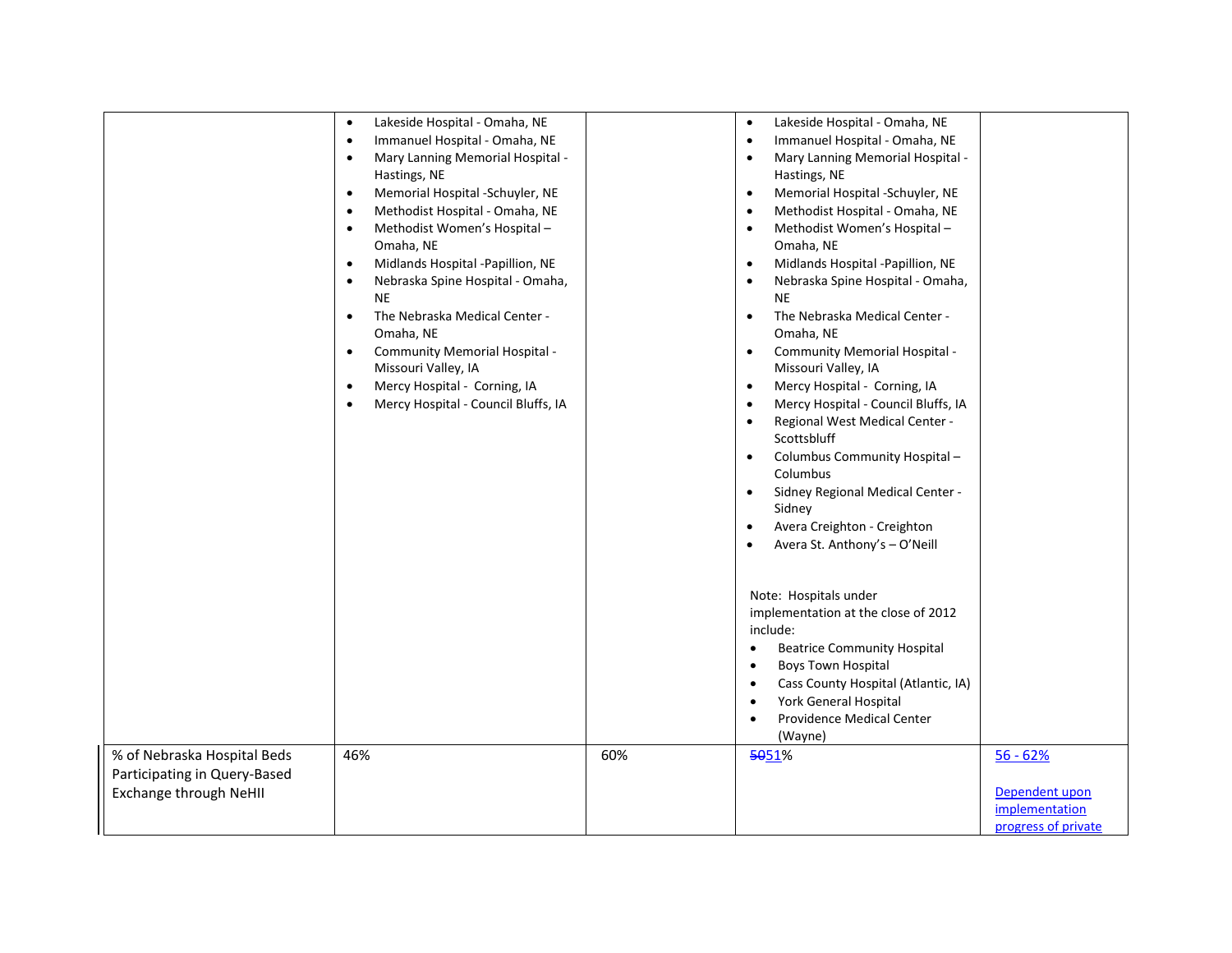| Hospital Behavioral Health Units<br>Participating in eBHIN        | $\mathbf 0$                                                                                                                                                                                                                                                                                                                                                                                                                                                                                                                                                                                                                                                                                                                                                                                                                                                                                                                                                                                                                                                                                | 3                                                                       | $\Omega$                                                                                                                                                                                                                                                                                                                                                                                                                                                                                                                                                                                                                                                                                                                                                                                                                                                                                                                                                                                                                                                                        | <b>HIEs within Nebraska</b><br>health systems and<br><b>HITECH 90/10</b><br>matched funding<br>approval<br>3                                                                                                   |
|-------------------------------------------------------------------|--------------------------------------------------------------------------------------------------------------------------------------------------------------------------------------------------------------------------------------------------------------------------------------------------------------------------------------------------------------------------------------------------------------------------------------------------------------------------------------------------------------------------------------------------------------------------------------------------------------------------------------------------------------------------------------------------------------------------------------------------------------------------------------------------------------------------------------------------------------------------------------------------------------------------------------------------------------------------------------------------------------------------------------------------------------------------------------------|-------------------------------------------------------------------------|---------------------------------------------------------------------------------------------------------------------------------------------------------------------------------------------------------------------------------------------------------------------------------------------------------------------------------------------------------------------------------------------------------------------------------------------------------------------------------------------------------------------------------------------------------------------------------------------------------------------------------------------------------------------------------------------------------------------------------------------------------------------------------------------------------------------------------------------------------------------------------------------------------------------------------------------------------------------------------------------------------------------------------------------------------------------------------|----------------------------------------------------------------------------------------------------------------------------------------------------------------------------------------------------------------|
| Laboratories actively<br>participating in query-based<br>exchange | 17 hospital-based laboratories (14<br>Nebraska and 3 Iowa)<br><b>Hospital-Based Laboratories</b><br><b>Participating in NeHII</b><br>Bellevue Medical Center - Bellevue,<br>$\bullet$<br><b>NE</b><br>Bergan Mercy Hospital - Omaha,<br>$\bullet$<br><b>NE</b><br>Children's Hospital and Medical<br>$\bullet$<br>Center - Omaha, NE<br><b>Great Plains Regional Medical</b><br>$\bullet$<br>Center - North Platte, NE<br>Lakeside Hospital - Omaha, NE<br>$\bullet$<br>Immanuel Hospital - Omaha, NE<br>$\bullet$<br>Mary Lanning Memorial Hospital -<br>$\bullet$<br>Hastings, NE<br>Memorial Hospital -Schuyler, NE<br>$\bullet$<br>Methodist Hospital - Omaha, NE<br>$\bullet$<br>Methodist Women's Hospital-<br>$\bullet$<br>Omaha, NE<br>Midlands Hospital -Papillion, NE<br>$\bullet$<br>Nebraska Spine Hospital - Omaha,<br>$\bullet$<br><b>NE</b><br>The Nebraska Medical Center -<br>$\bullet$<br>Omaha, NE<br>Community Memorial Hospital -<br>$\bullet$<br>Missouri Valley, IA<br>Mercy Hospital, Corning, IA<br>$\bullet$<br>Mercy Hospital - Council Bluffs, IA<br>$\bullet$ | 1 independent<br>reference lab and<br>27 hospital-based<br>laboratories | 22 hospital-based laboratories<br><b>Bellevue Medical Center -</b><br><b>Bellevue, NE</b><br>Bergan Mercy Hospital - Omaha,<br>$\bullet$<br><b>NE</b><br><b>Children's Hospital and Medical</b><br>$\bullet$<br>Center - Omaha, NE<br><b>Creighton University Medical</b><br>Center - Omaha, NE<br><b>Great Plains Regional Medical</b><br>Center - North Platte, NE<br>Lakeside Hospital - Omaha, NE<br>Immanuel Hospital - Omaha, NE<br><b>Mary Lanning Memorial Hospital -</b><br><b>Hastings, NE</b><br>Memorial Hospital -Schuyler, NE<br>$\bullet$<br>Methodist Hospital - Omaha, NE<br>Methodist Women's Hospital-<br>Omaha, NE<br>Midlands Hospital -Papillion, NE<br>Nebraska Spine Hospital - Omaha,<br><b>NE</b><br>The Nebraska Medical Center -<br>Omaha, NE<br><b>Community Memorial Hospital -</b><br>Missouri Valley, IA<br>Mercy Hospital - Corning, IA<br>Mercy Hospital - Council Bluffs, IA<br><b>Regional West Medical Center -</b><br>Scottsbluff<br>Columbus Community Hospital-<br><b>Columbus</b><br><b>Sidney Regional Medical Center -</b><br>Sidney | 39 hospital-based<br><b>laboratories</b><br>Dependent upon<br>implementation<br>progress of private<br><b>HIEs within Nebraska</b><br>health systems and<br><b>НІТЕСН 90/10</b><br>matched funding<br>approval |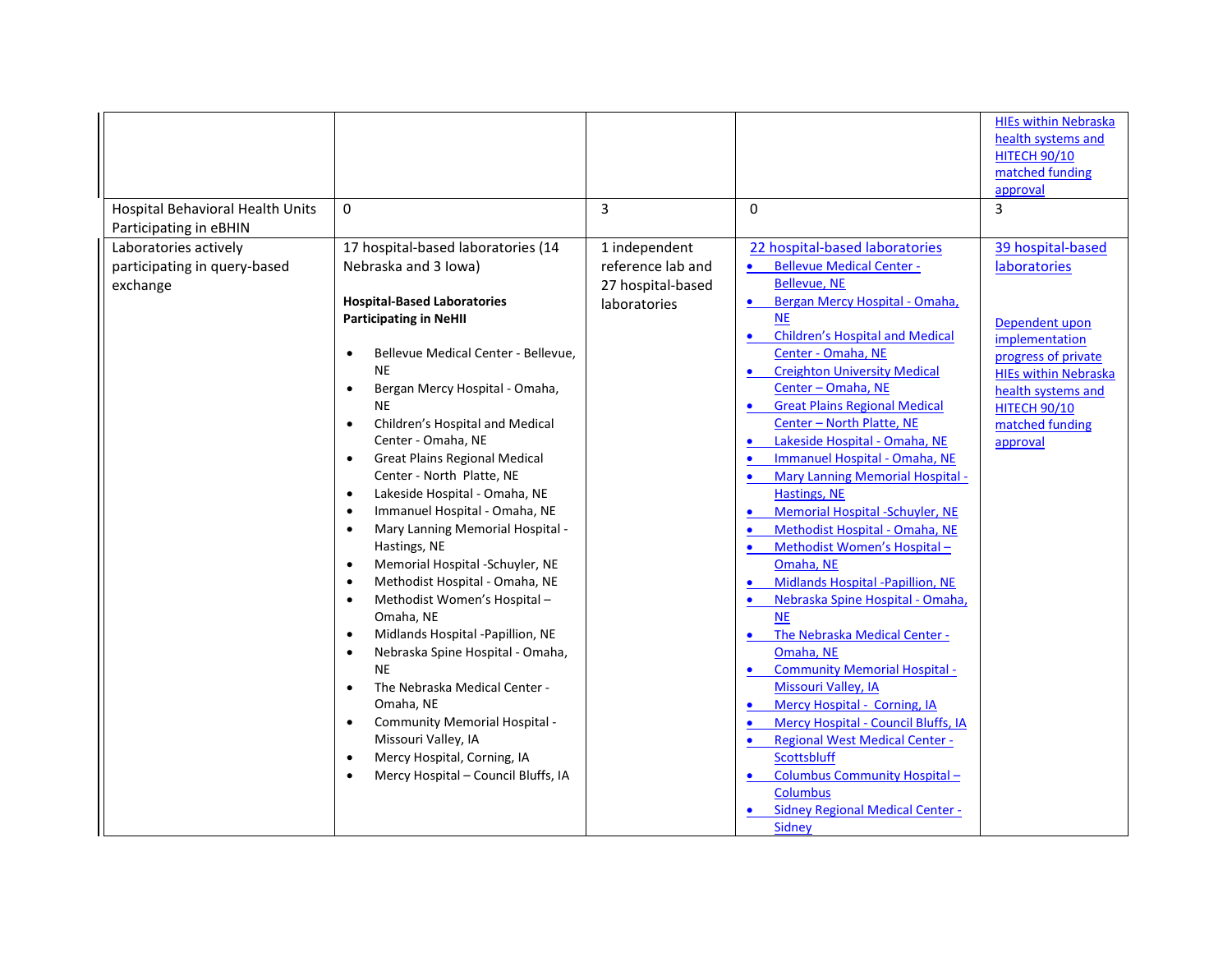|  | • Avera Creighton - Creighton<br>Avera St. Anthony's - O'Neill |  |
|--|----------------------------------------------------------------|--|
|  |                                                                |  |

# **E-Prescribing Adoption**



## **E-Prescribing Adoption**

| <b>Measure</b>                | <b>Baseline 2011</b> | Target 2012 | <b>Actual 2012</b> | Target 2013 |
|-------------------------------|----------------------|-------------|--------------------|-------------|
| % of community pharmacies     | 90%                  | 95%         | 95%                | 96%         |
| activated for e-prescribing   |                      |             | Nov. 2012          |             |
| % of physicians e-prescribing | 61%                  | 75%         | 75%                | 89%         |
|                               |                      |             |                    |             |
|                               |                      |             | Nov. 2012          |             |
|                               |                      |             |                    |             |
|                               |                      |             |                    |             |